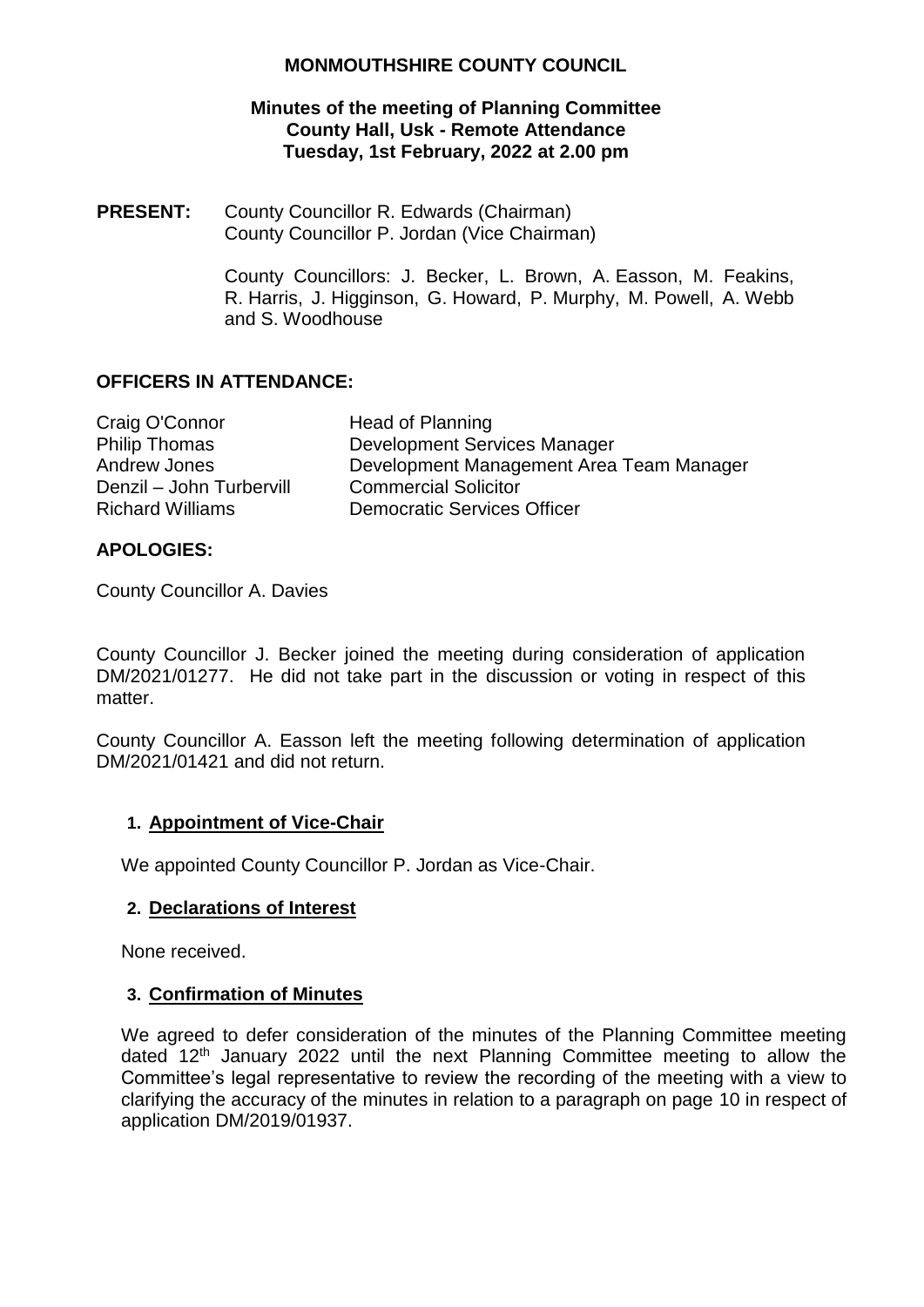## **Minutes of the meeting of Planning Committee County Hall, Usk - Remote Attendance Tuesday, 1st February, 2022 at 2.00 pm**

## **4. Application DM/2021/01277 - Retention of existing 100-seater stand. Proposed 100 seated stand, proposed 50 seated stand and extension to car park. Chepstow Town AFC, Larkfield Park, Chepstow, NP16 5PR**

We considered the report of the application and late correspondence which was recommended for approval subject to the conditions outlined in the report.

The local Member for Larkfield attended the meeting by invitation of the Chair and outlined the following points:

- The football club needs to develop the ground so that it is compliant with the Football Association for Wales' criteria in order for the club to progress further within its league structure.
- The club is located within a residential area and needs to take its corporate social responsibility seriously as a good neighbour.
- There are local concerns regarding its current capacity and its ability to manage match day traffic and traffic related to football tournaments held at the club. The additional proposals have heightened concerns.
- It had been stressed that the club needed to evidence the steps it will take to manage both onsite parking and off-road traffic. This needs to be undertaken via a Traffic Management Plan and with an active partnership with the Police to avoid additional match day stress on street residential parking. The revised plans for the addition of onsite parking capacity and the development of a Traffic Management Plan goes some way to addressing the concerns of residents. The plan is reliant on properly trained volunteers.
- The local Member highlighted the Highways Department's response outlined in the report. It was considered that a review mechanism needed to be established to afford all stakeholders the opportunity to evaluate how successful the implementation of the plan has been and whether further steps such as traffic regulations are required in the future.
- The Traffic Management Plan should be enacted before the development has been completed to address the traffic stress that already exists.
- Having reviewed the plans, it looks as if the visual impact of the siting of the two new stands will be limited. However, it was considered that the Committee needed to assess the siting of the stands for itself before determination of the application.
- The club needs to find a way of co-existing with residents and ensure that any impact now and in the future is properly managed and mitigated.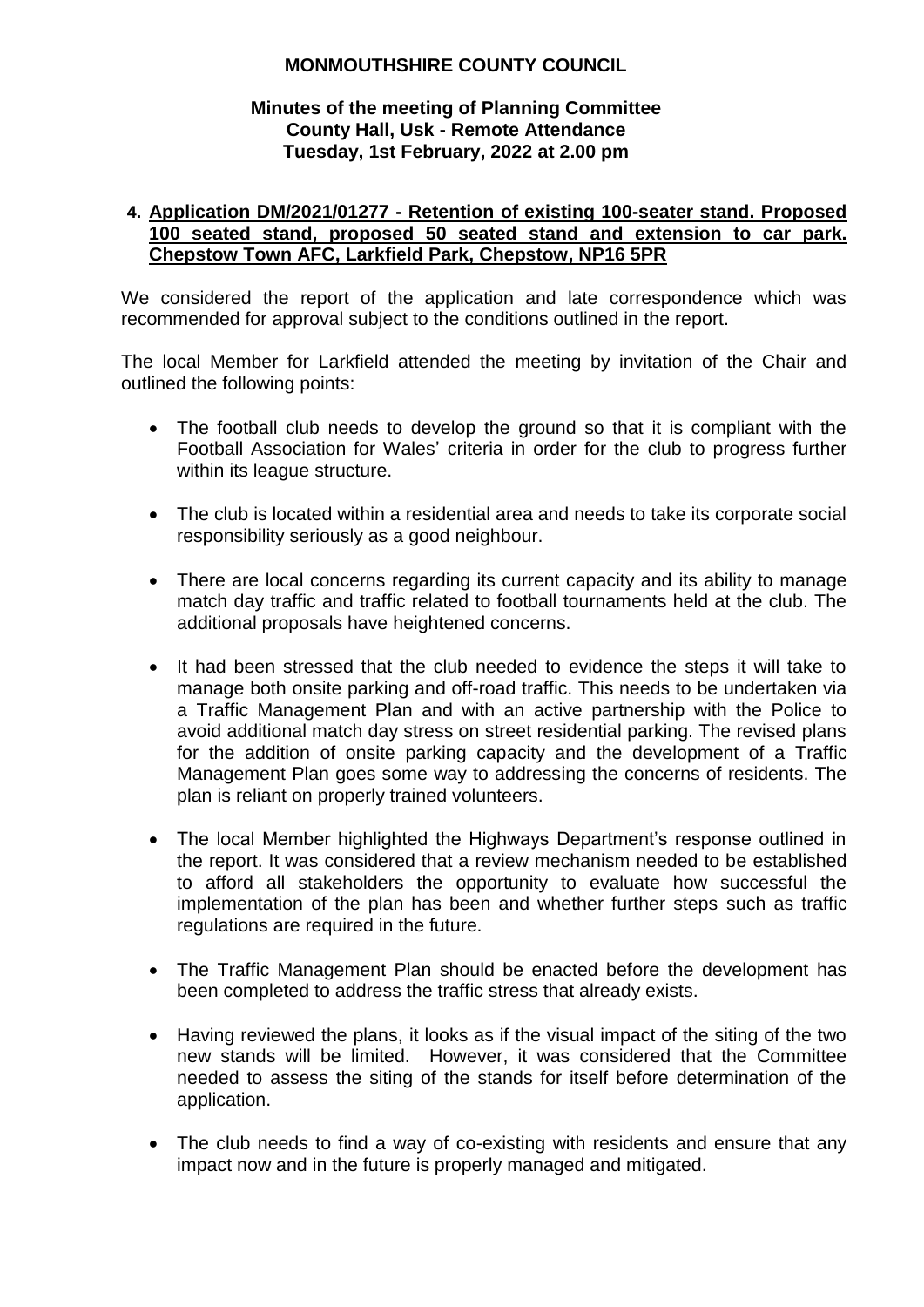## **Minutes of the meeting of Planning Committee County Hall, Usk - Remote Attendance Tuesday, 1st February, 2022 at 2.00 pm**

The Development Services Manager responded as follows:

- A response from the Police has not yet been received.
- Having received comments from the Highways Department it was considered that the scheme is workable and is an improvement on the current situation.
- The Highways Department is in agreement with the proposed scheme subject to conditions.
- The condition relating to the Traffic Management Plan commences from the date of planning permission.
- There are no grounds to object to the proposal based on the level of parking and the provision of a Traffic Management Plan is a vast improvement on the existing situation.
- Enforcement of any parking issues would be a matter for the Police and the Highways Department to address.

Having received the report, the following points were noted:

- There is a need to support the Club in its development.
- The Club is applying retrospectively for an existing stand. It was considered that it would be appropriate to seek the implementation of a Traffic Management Plan with enforcement being addressed via the Police and the Highways Department.
- An additional condition could not be added to implement a traffic regulation order in the vicinity of the Club as this would be covered via Highways Act legislation and did not fall within the remit of Planning legislation.

The local Member summed up as follows:

- It is unfortunate that the Police have not yet been able to comment on this application.
- It was hoped that the County Council could be a facilitator regarding engagement between the Club and the Police to ensure that appropriate training of volunteers is undertaken.
- The Highways Department has highlighted the current stress on residential streets. With the expansion of the facilities the stress will be exacerbated unless it is properly managed.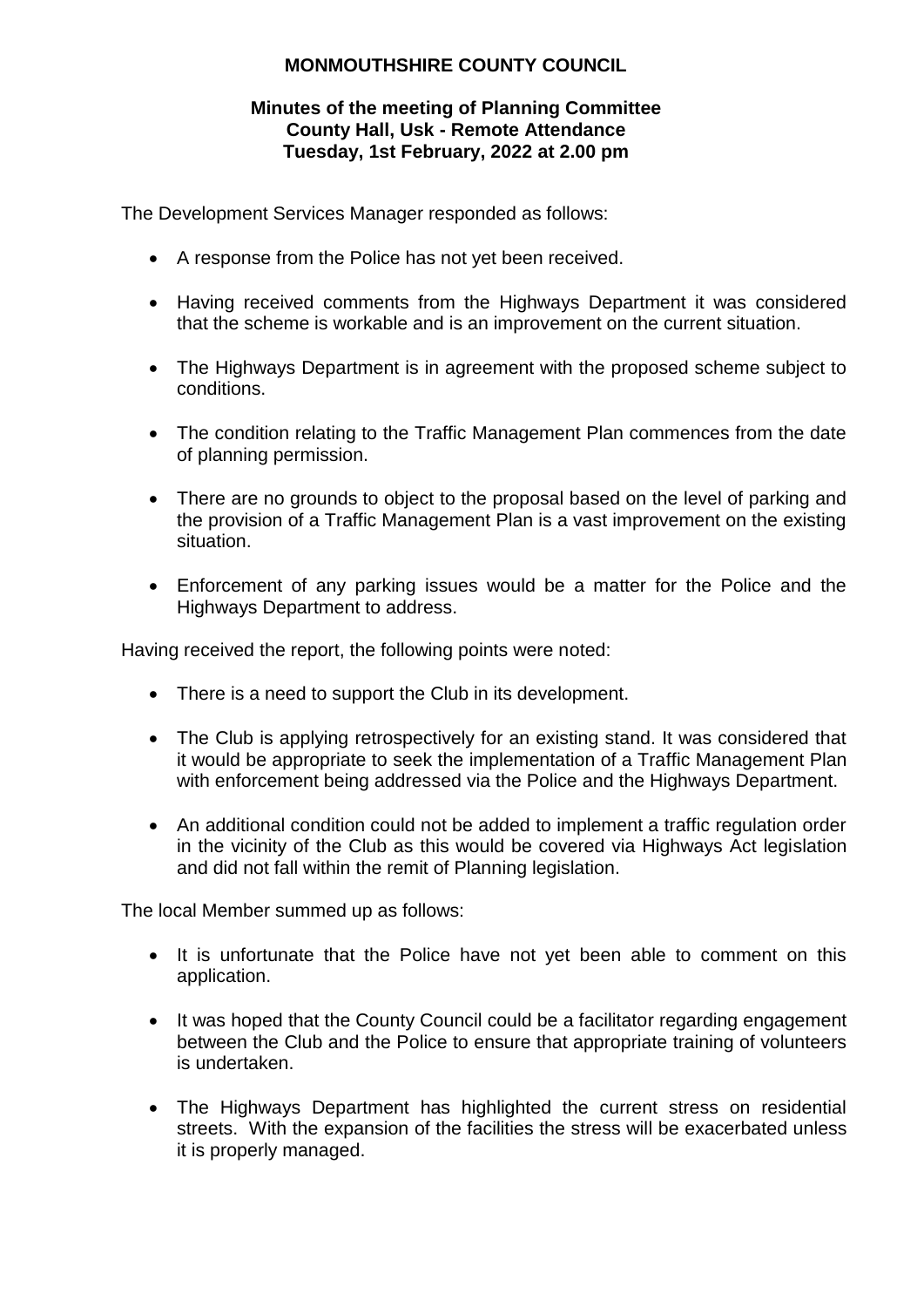### **Minutes of the meeting of Planning Committee County Hall, Usk - Remote Attendance Tuesday, 1st February, 2022 at 2.00 pm**

 A prohibition of parking order or residential parking only might need to be considered and consulted upon should the Traffic Management Plan fail to address the highways issues.

It was proposed by County Councillor P. Murphy and seconded by County Councillor G. Howard that application DM/2021/01277 be approved subject to the conditions outlined in the report.

Upon being put to the vote the following votes were recorded:

| For approval     | 12       |
|------------------|----------|
| Against approval | $\left($ |
| Abstentions      | O        |

The proposition was carried.

We resolved that application DM/2021/01277 be approved subject to the conditions outlined in the report.

#### **5. Application DM/2021/01367 - Change of use of building from offices to single dwelling with associated works. Ashbourne House, 33 Bridge Street, Chepstow**

We considered the report of the application and late correspondence which was recommended for approval subject to the conditions outlined in the report.

The local Member for St. Mary's, also a Planning Committee Member, informed the Committee that he welcomed the application and the return of the property to a residential setting providing better amenity for the neighbours.

Having considered the report and the views expressed by the local Member, the following points were noted:

- Sound insulation measures in the building should be considered in view of the adjacent property being in A3 use. The Development Services Manager informed the Committee that an informative could be added to consider this matter.
- The application is a sensible proposition to bring the property back into residential use.

It was proposed by County Councillor J. Becker and seconded by County Councillor P. Murphy that application DM/2021/01367 be approved subject to the conditions outlined in the report and that an informative be added to consider the need for sound insulation measures in the building in view of the adjacent property being in A3 use.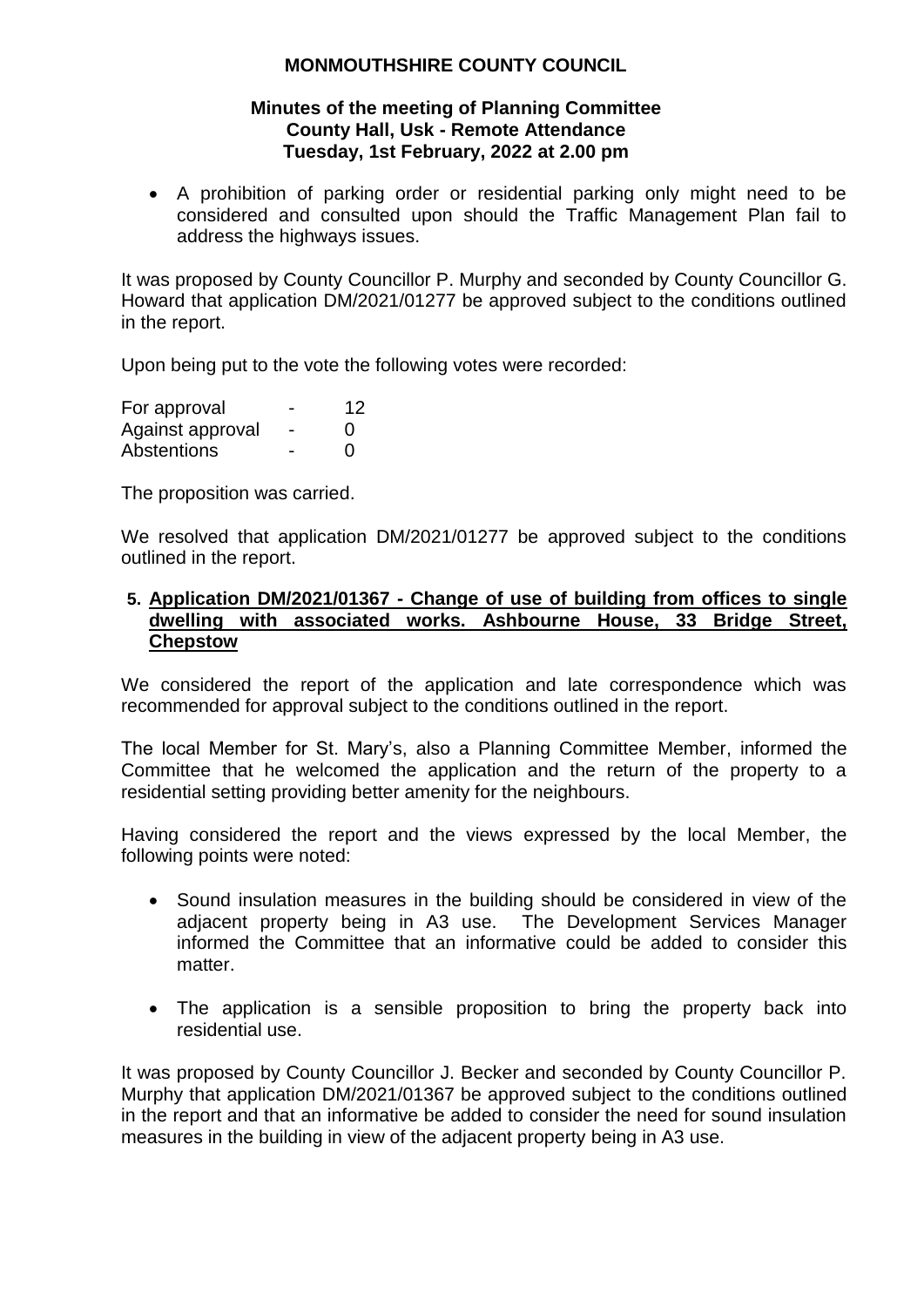#### **Minutes of the meeting of Planning Committee County Hall, Usk - Remote Attendance Tuesday, 1st February, 2022 at 2.00 pm**

Upon being put to the vote the following votes were recorded:

| For approval     | -                        | 13           |
|------------------|--------------------------|--------------|
| Against approval | $\overline{\phantom{0}}$ | $\Omega$     |
| Abstentions      |                          | $\mathbf{0}$ |

The proposition was carried.

We resolved that application DM/2021/01367 be approved subject to the conditions outlined in the report and that an informative be added to consider the need for sound insulation measures in the building in view of the adjacent property being in A3 use.

## **6. Application DM/2021/01421 - Installation of new solar panels to roofs of existing railway carriages. Old Station, Tintern, Chepstow, NP16 7NX**

We considered the report of the application and late correspondence which was recommended for approval subject to the conditions outlined in the report.

The local Member for St. Arvans, also a Planning Committee Member, expressed her support for the application and welcomed the addition of the panels as it concurs with the Council's commitment to its carbon reduction policy.

Having received the report and the views expressed by the local Member, the following points were noted:

- Approval of the application will enhance the local area.
- In response to a question in respect of objections raised by Friends of Tintern Station in respect of this application, outlined in the report, it was noted that Planning officers were satisfied that the application did not cause unacceptable harm to the area.

It was proposed by County Councillor A. Webb and seconded by County Councillor J. Becker that application DM/2021/01421 be approved subject to the conditions outlined in the report.

Upon being put to the vote the following votes were recorded:

| For approval     | -                        | 13            |
|------------------|--------------------------|---------------|
| Against approval | $\overline{\phantom{0}}$ | $\Omega$      |
| Abstentions      |                          | $\mathcal{L}$ |

The proposition was carried.

We resolved that application DM/2021/01421 be approved subject to the conditions outlined in the report.